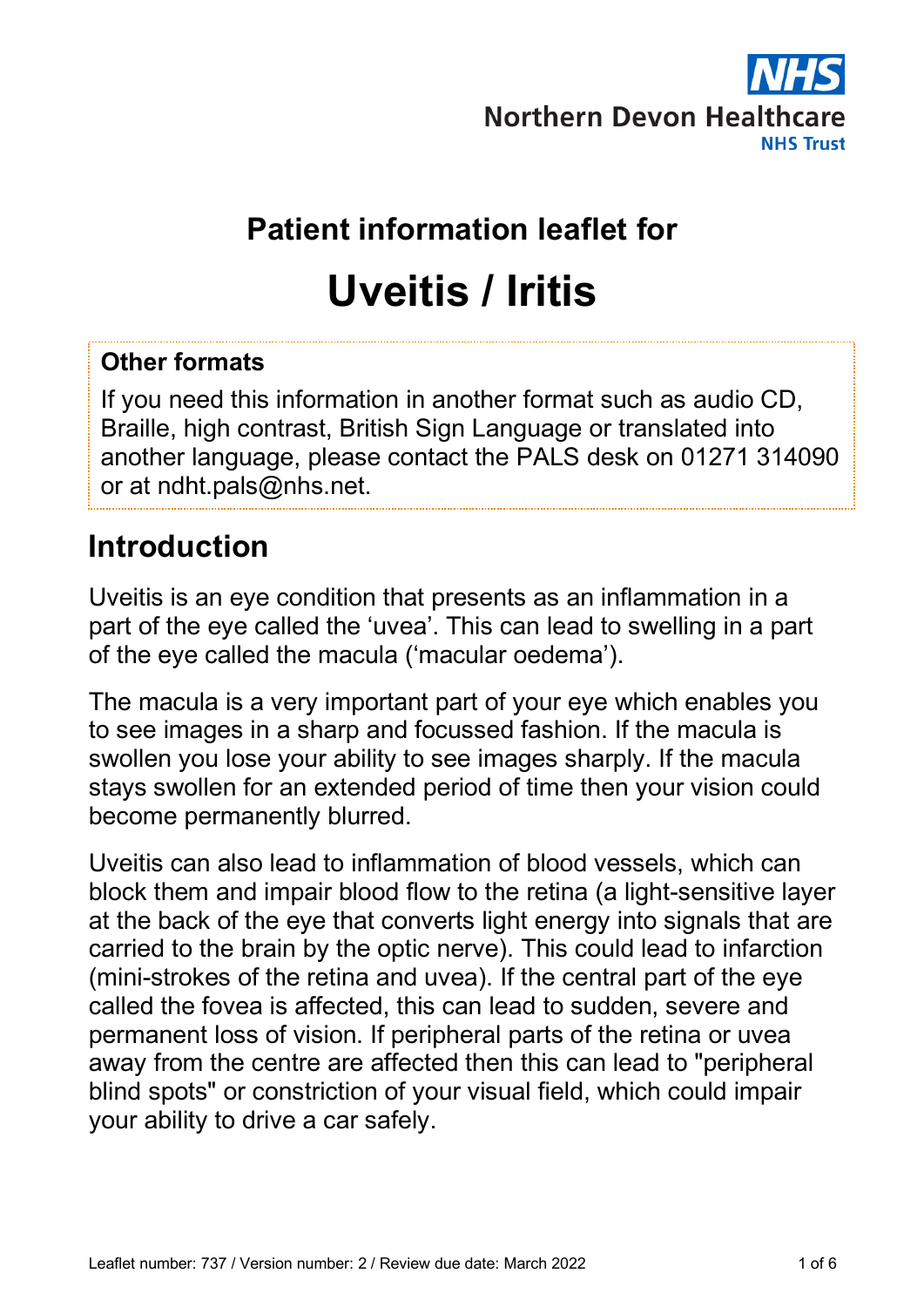The symptoms of active uveitis may include blurred vision, sensitivity to bright lights and floaters in your eye (dark spots which may appear to dance across your field of vision). Most cases of uveitis get better with treatment but some types of uveitis are more difficult to treat and may make your vision permanently blurred. When severe, this can lead to irreversible sight loss affecting both eyes to a level that precludes being able to read normal print or to drive and can, rarely, include total blindness.

It is therefore essential that you, as a patient, **keep all follow-up appointments** with us (your eye doctor or nurse specialist) and strictly adhere to the medication prescribed. The medication normally includes eye drops and tablets but, less commonly, intravenous infusions may be required, for which you would need to be admitted to a ward.

**We also need you to be vigilant and to report IMMEDIATELY any visual changes − including blurred vision, increased sensitivity to light, increased floaters in the eye, eye pain or loss of vision** − so that we can assess you and initiate remedial action. If you experience any of the symptoms above, **you should contact us within 24 hours and not wait until your next routine uveitis appointment**.

Please also inform us of any change in address to ensure that our appointment letters reach you.

Usually, we **aim to see you every 3 months**. If you notice that you have not been seen in the last 3 months, please contact the Patient Access Coordinator on 01271 322761 stating that your appointment is **time critical**. Alternatively, you can contact the Service Manager in ophthalmology on 01271 322681 or the PALS team on 01271 314090.

## **Treatment**

The treatment for your uveitis will depend on which area of your eye is affected and whether we have identified an **underlying systemic disease** that needs to be treated at the same time. Examples of systemic disease that can cause uveitis are ankylosing spondylitis, ulcerative colitis, sarcoid disease and Behcet's disease.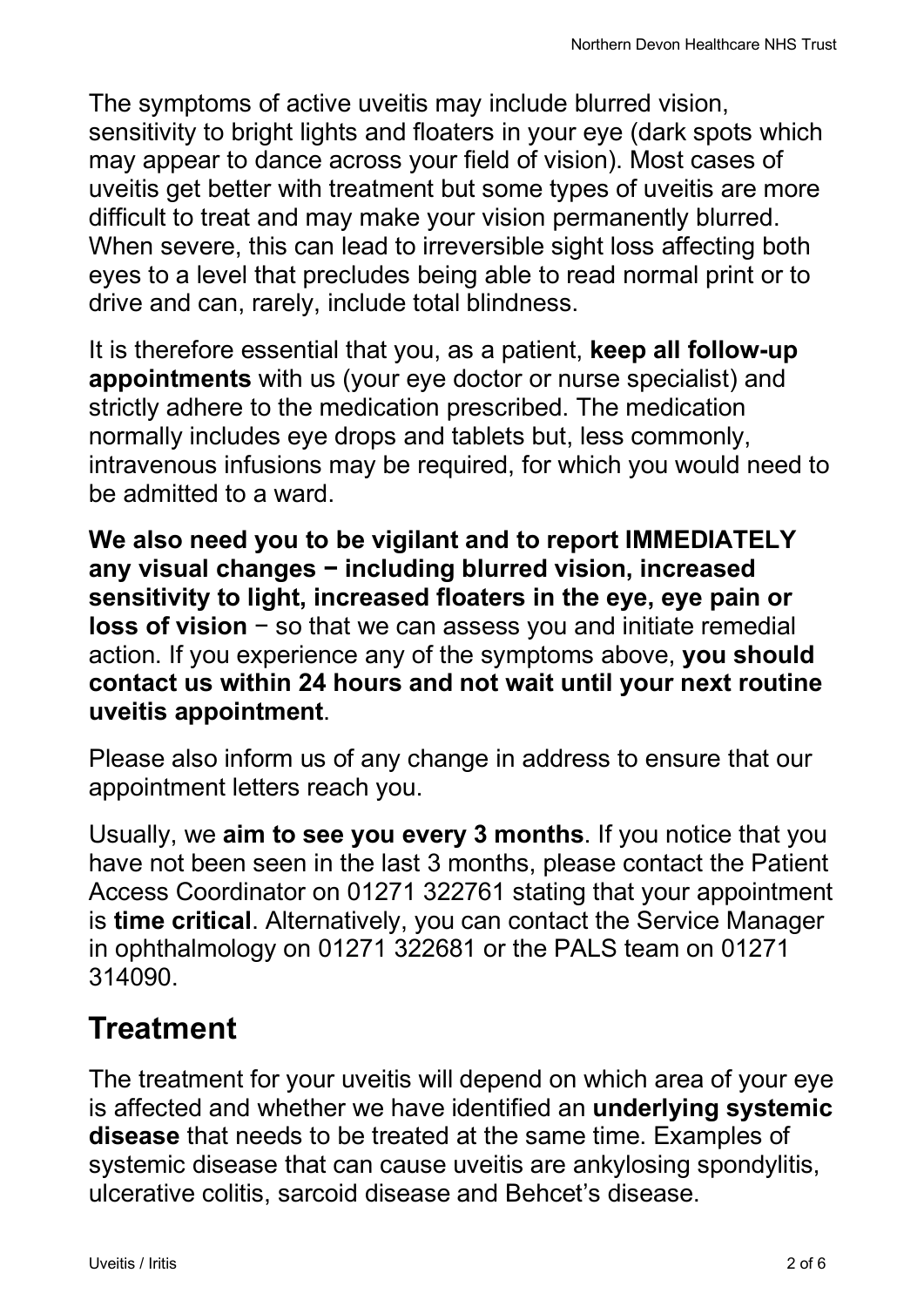We would usually treat these conditions in a **shared care model with your rheumatologist, gastroenterologist or chest physician**.

Independent of the specialists' input, you are still required to **see your GP regularly** for blood tests in order to ensure early detection of any side effects of your treatment.

Some patients will have eye disease alone, i.e. no other organs are affected. In this case we would usually try steroid eye drops (Pred Forte) first. Steroid eye drops can cause significant side effects, such as cataracts and raised intra-ocular pressures and, therefore, we would not like you to be on high doses of steroid eye drops longterm.

Sometimes we have to supplement your therapy with steroid tablets (Prednisolone). Again steroid tablets can cause significant side effects such as raised blood pressure, raised blood sugar levels (diabetes) and bone-thinning (osteoporosis).

**Steroid tablets** can also cause **sight-threatening** side effects in your eye such as glaucoma and cataracts. Glaucoma means raised pressures in your eye(s) with thinning of your optic nerve. Your optic nerve is the cable from your eye to your brain. If this gets damaged by high eye pressure then you could lose some or, rarely, all of your sight. Therefore, steroid-induced glaucoma is a very serious side effect. If you are on steroids (eye drops or tablets) we need to see you **regularly** to check that your eye pressure remains normal.

Even if your uveitis is stable and your eye feels very normal we need to see you regularly to check your eye pressure. You cannot normally notice elevated eye pressure yourself (unless it is very high, in which case you should contact us urgently).

If your uveitis is severe, we occasionally have to admit you to a ward in the hospital to give you intravenous steroids (IVMP). If steroids are given through your veins, they work faster.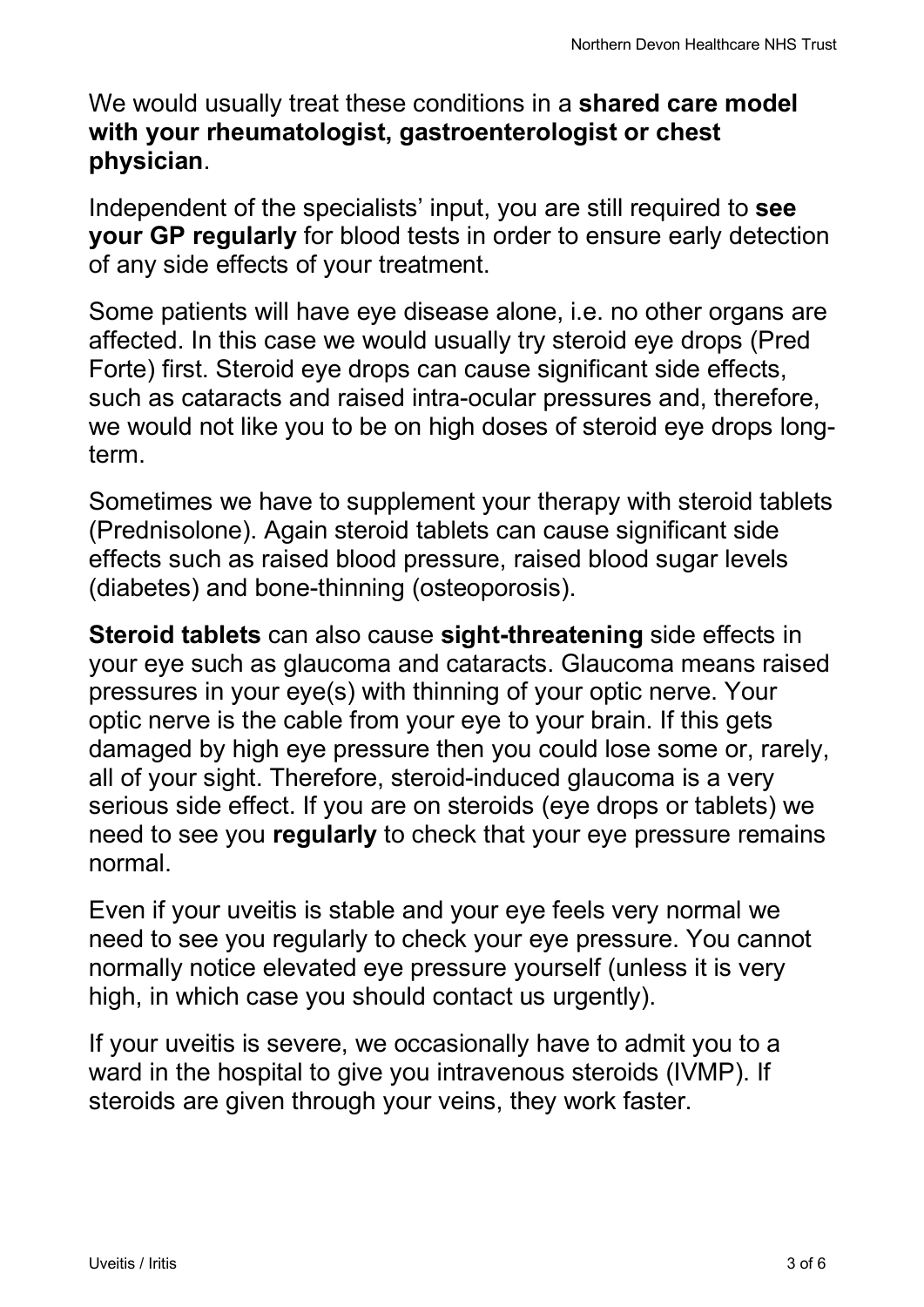If you have already had cataract surgery and no family history of glaucoma, then a steroid implant (Ozurdex) can sometimes be a good option. We would normally use this only if you have got disease in only one eye.

If we are unable to taper your steroids, then we would usually escalate the treatment to a disease modifying anti-rheumatic drug (DMARD). We usually use Mycophenolate Mofetil (MMF) or Methotrexate (MTX) which have been shown to be safe and effective in the treatment of uveitis. This treatment suppresses the white blood cells in your body and prevents them from attacking your eye and causing unwanted damage. This is usually well tolerated as it brings your over-active immune system back to a normal level. It can, however, make you slightly more prone to getting infections. **We therefore recommend that you see your GP in order to make sure that your vaccination schedule is up to date. We recommend that you receive the yearly flu-vaccine and the Pneumovax vaccine every 10 years. Soon an inactivated shingles vaccine will be available which is also suitable for immunosuppressed patients.** 

If conventional immunosuppressant treatment fails, then the next step in treatment is the use of a group of drugs known as 'Biologics'. These are specialised drugs designed to target specific molecules in your body that are released during inflammation. By doing so, they suppress inflammation and prevent damage to your eyes and other parts of your body.

A typical drug we would use is Humira. Humira is normally administered by our rheumatology colleagues but we would still need to see you regularly in the eye clinic to monitor your eye disease and response to treatment.

#### **Investigations**

Uveitis can be associated with a variety of inflammatory conditions affecting other organs. This is the reason we need to carry out a series of blood tests when you first attend − to exclude such involvement of other parts of your body.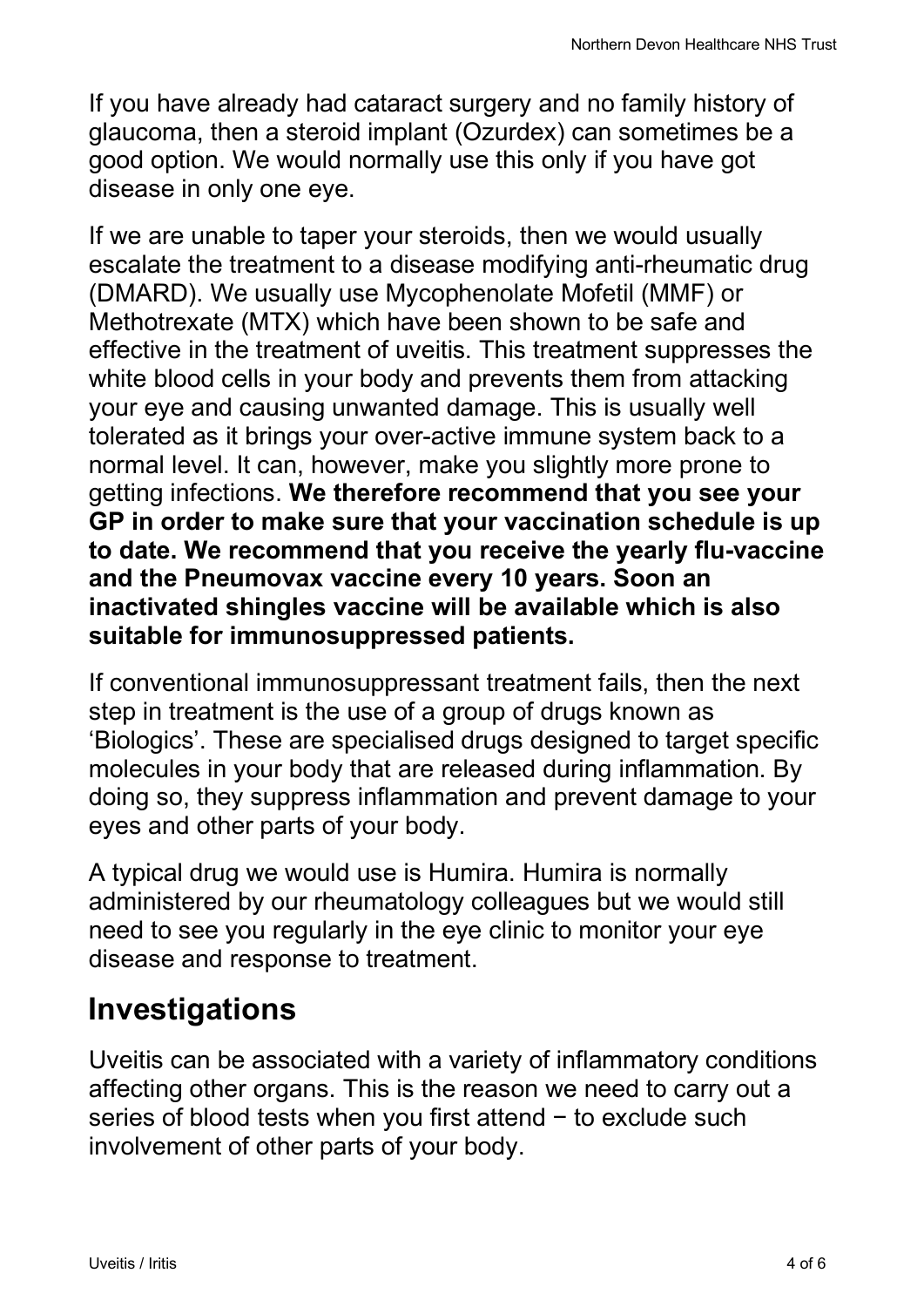Some blood tests are also required to check for any dormant infections in your body which could either be the cause of your uveitis or be made worse if/when we start systemic (steroid tablets or DMARD tablets) treatment for your uveitis. Typical diseases that we have to exclude are tuberculosis (TB), bacteria called 'treponema' and HIV.

However, much more common than an infectious cause is a non-infectious cause.

We also routinely carry out a chest x-ray to exclude previous tuberculosis. A chest x-ray is also important to exclude a disease called 'sarcoid disease', which can cause inflammation in your lungs and can be the culprit of your uveitis (inflammation in your eye).

We normally request that you have an optical ultrasound called OCT, which gives us good information about any swelling at the back of your eye. If we see any evidence of inflammation of the blood vessels in your eye, then we also tend to carry out a test called fluorescein angiography (FFA). There is a separate patient information leaflet explaining this test.

## **Prognosis**

Overall, it can be said that if you regularly attend your appointments in the eye clinic, follow the recommended treatment and report any visual deterioration promptly to us, then with our current treatment strategy, **we will be able to maintain your vision long-term at a good level**.

Sometimes your disease can progress despite treatment and in these cases we may need to ask for a second opinion from the regional uveitis centre in the Bristol Eye Hospital. **Please make every effort to attend appointments in Bristol**. While we acknowledge that it may be difficult for you to travel to Bristol, we would not refer you on to a specialist centre if we didn't feel it was crucial to maintain the best possible vision for you.